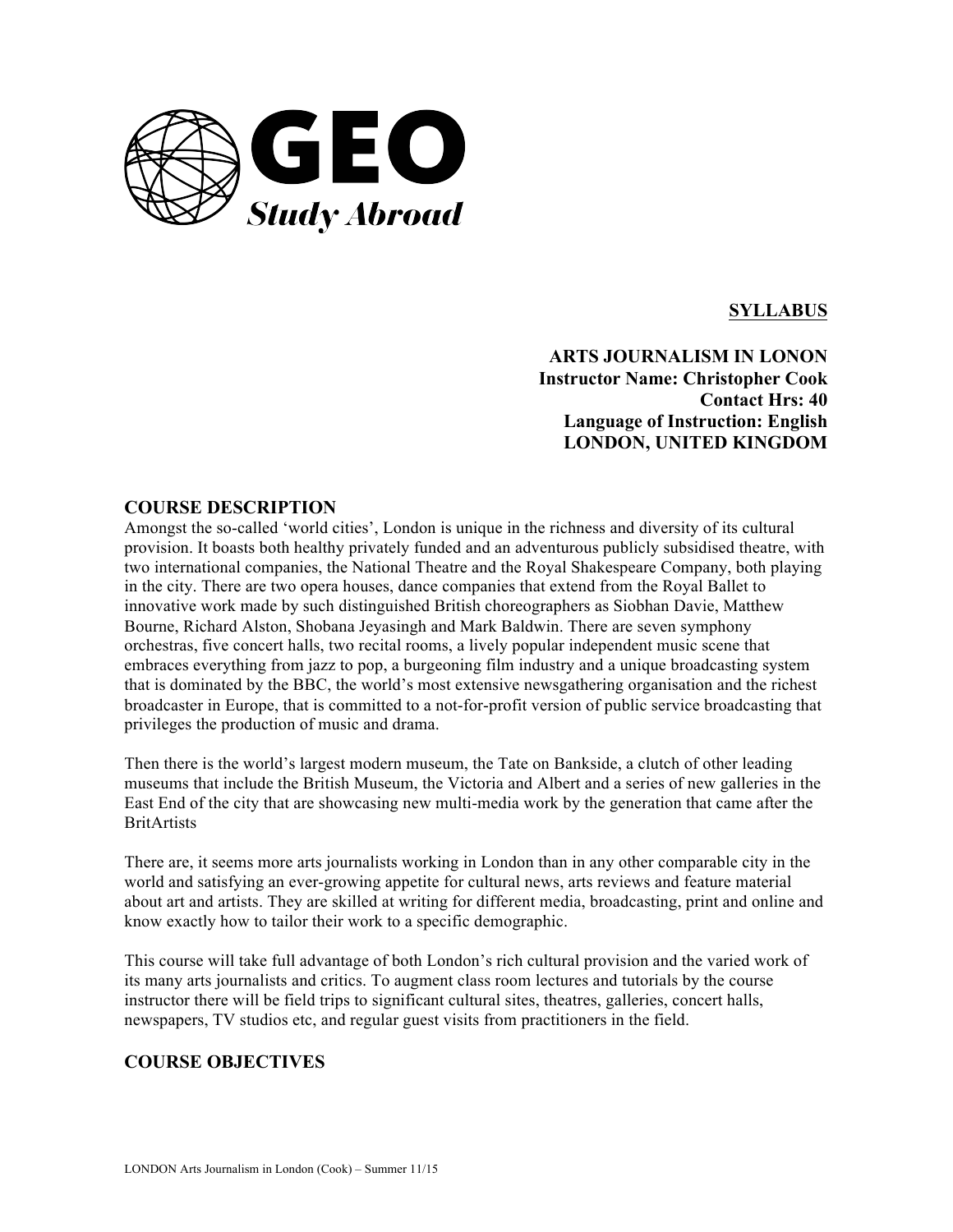Instructional Goals. The course will:

- Acquaint students with a different system of cultural provision than that with which they are familiar in the United States.
- Teach the key elements in the practice of arts journalism in the United Kingdom. These are skills which are valid on both sides of the Atlantic, viz writing arts news stories and arts features, researching and undertaking interviews for publication, writing criticism of theatre, concerts, art exhibitions, dance etc within a prescribed number of words and against the clock!

Student Outcomes. Students who successfully complete this course will demonstrate:

- A general knowledge of the structures, organisation and practices of the principal arts and media organizations in London and how they broadly differ from those in the United States
- An awareness of how cultural provision in London interfaces with broadcasting and the print media
- An understanding of the purposes and styles of the principal kinds of arts journalism currently practiced in London
- An informed understanding of how media ethics and traditional best practice in journalism are intrinsic to media coverage of cultural provision
- The ability to properly research and source different kinds of arts journalism
- An ability to write professionally and well about the arts
- A capacity to criticize their own work as scrupulously as they would judge the cultural endeavours that they choose to write about

# **INSTRUCTIONAL METHODOLOGY**

The course will be taught by class room lectures, tutorials, seminars, class meetings with arts journalists, field trips to significant cultural sites in London and at least one visit each week to a major arts event.

# **METHOD OF EVALUATION (GRADING)**

# Written Work

Four pieces of assessable written work are required from students taking this course.

A **short arts news story** set in the second week of the course, **two critical reviews** of 500 and 700 words of events within the performing arts that we have seen for the class and to be completed in the third and fourth weeks, and a **final project** which of some 2000 words to be submitted at the end of the course which will take the form of an arts feature, an interview with or an extended profile of an arts practitioner.

All work will require a high degree of independent research in the student's own time. There will be appropriate tutorial support from the course instructor for all written work.

# Grading

- 15% News story
- 15% First critical notice
- 20% Second critical notice
- 30% Feature, profile or interview
- 20% Participation in class and attendance

# **Academic Integrity**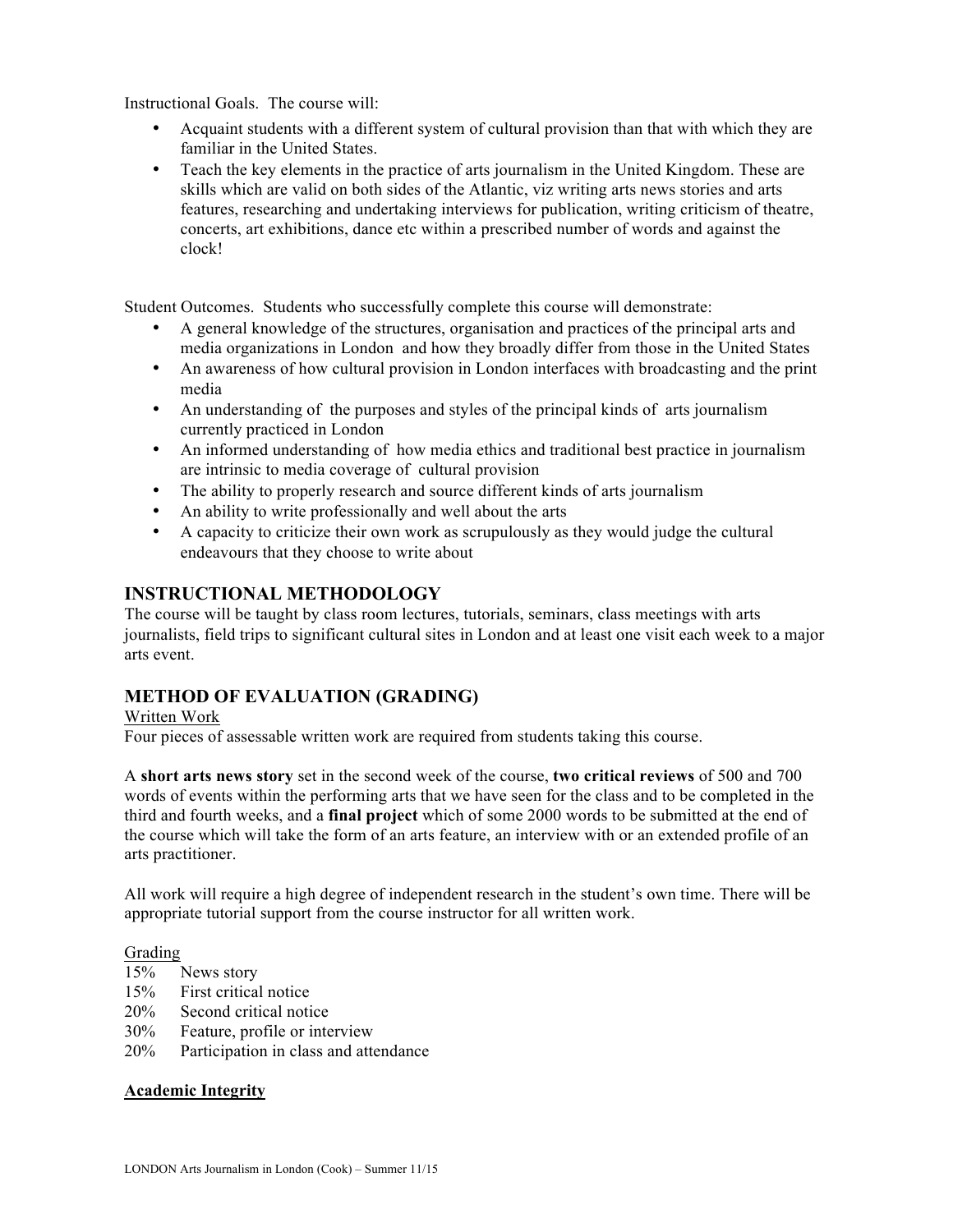It is expected that any written work submitted for grading for this course will be entirely a student's own work. If within the body of the paper you have advanced arguments or cited examples which you have found in your wider reading, while researching the internet, in attending other classes within the programme or from any other place then you are required to identify these sources both within footnotes and in a formal bibliography. Failure to acknowledge any source may leave you open to the charge of plagiarism and at the very least failure to secure a grade for this class.

#### **Attendance**

Every class (whether on or off site) must be attended. Absence will only be accepted on grounds of sickness. Sickness must be notified in advance in person (by phone, note or email) either to Susie or Mary. A signed note must be provided within one week. Any unexcused absence will affect your grade. See attendance policy for details.

# **Excursions**

There will be two half-day visits for this course. Both two half days will be in London. This is in addition to visits taken by all students in the programme

We shall visit:

- The British Museum
- The National Theatre back stage tour

# **Cultural Visits**

During the course we shall hopefully attend at least once

- The theatre
- A classical concert
- A current art gallery show
- A dance event

# **Guest Speakers**

It is likely that the following guests will talk to the class:

- Susannah Clapp Theatre Critic, The Observer newspaper
- Amanda Holloway Music Critic and Feature Writer
- Judith Mackrell Dance Critic, the Guardian Newspaper
- Richard Cork Former Visual Arts Critic, The Times

# **COURSE OUTLINE**

**This will depend on events available at the time**

# **WEEK ONE – GENERAL INTRODUCTION**

The first week of the course will consist of a general introduction to Journalism in the UK, to include Broadcast and Print and Online Journalism. All students are to attend these sessions.

# **READING**

*Writing for Journalists,* Chapter 2: 'Introduction'

# **ASSIGNMENTS**

Students will be required to select one object while visiting the British Museum and to write and research a 600 account of their research and how it relates to the object that they have chosen from the museum's collections.

# **SCHEDULE**

**Session 1:**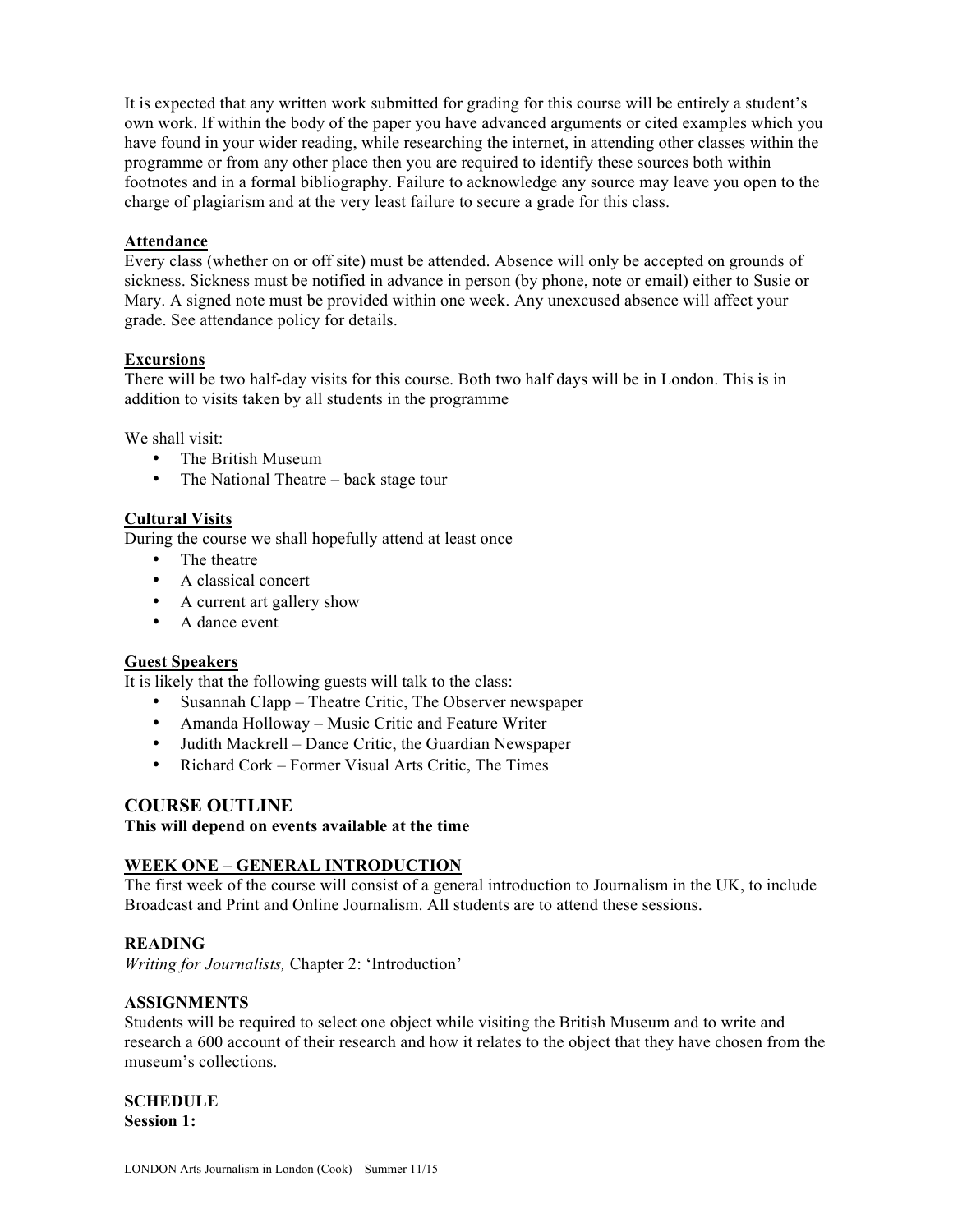Introduction: Broadcast Journalism in the UK

#### **Session 2:**

Introduction: Print and Online Journalism (Part 1)

#### **Session 3:**

Introduction: Print and Online Journalism (Part 2)

Class time visit: The British Museum (assignment above to be discussed in class next week)

# **WEEK TWO – DANCE**

Students will be introduced to the multifaceted opportunities for dance and dancers in London, and to the range of reviewing styles and critical practitioners writing in the city.

# **READING**

*Writing for Journalists,* Chapter 2: 'Writing News'

Students will also be required to read and discuss at least one arts story published within the week of the course. These stories and arts reviews will be given as class handout.

#### **ASSIGNMENTS**

Students will be required to write a short arts news story (500 words) written for a particular UK national newspaper and taking full cognizance of the demographic of that publication.

#### **SCHEDULE**

**Session 1:** Seminar: Cultural provision in London covering such topics as Arts Policy, Funding, Venues, Demographics, etc Seminar: Dance in the UK Review: Dance DVDs Review: first writing assignment

#### **Session 2:**

Review: assigned reading (*Writing for Journalists,* Chapter 2: 'Writing News') Review: handouts Seminar: Finding a Critical Language for Dance Guest Speaker: Judith Mackrell Set first writing assignment: due date tbc

Evening visit: Dance event at Sadler's Wells (to be determined)

# **WEEK THREE - THE VISUAL ARTS**

Students will be introduced to the Visual Arts Scene in London together with the range of reviewing styles and critical practitioners writing in the city.

# **READING**

*Writing for Journalists,* Chapter 4: 'Writing Reviews'

Students will also be required to read and discuss at least one visual arts review published within the week of the course. These stories and reviews will be given as class hand-outs

# **ASSIGNMENTS**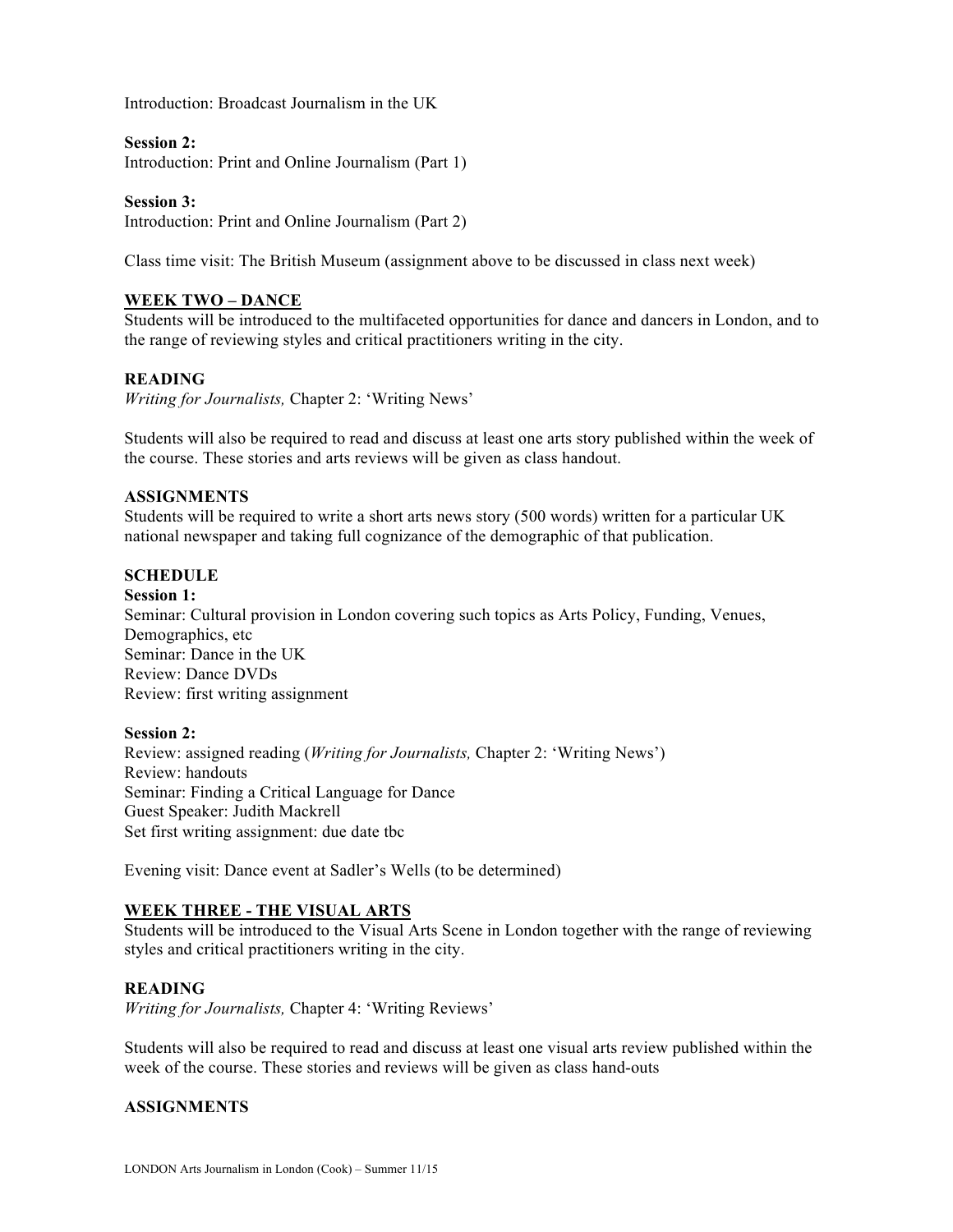Students will be required to write a short visual arts review (500 words) written for a particular UK national newspaper and taking full cognizance of the demographic of that publication.

# **SCHEDULE**

#### **Session 1:**

Review: visit to Sadler's Wells and dance event Seminar: Introduction to the London Visual Arts Scene Review: handouts Review: assigned reading (*Writing for Journalists,* Chapter 4: 'Writing Reviews')

#### **Session 2:**

Review: Week 2 writing assignment Set third writing assignment: **Due date tbc** Guest Speaker: Richard Cork

#### **Session 3:**

Class time visit: Art Exhibition at Tate Modern

#### **WEEK FOUR - MUSIC**

Students will be introduced to the music scene in London, both art and popular music and to the range of reviewing styles and critical practitioners writing in the city.

#### **READING**

*Writing for Journalists,* Chapter 3: 'Writing Features'

Students will be required to read two arts interviews/features connected with music. These readings will be representative of the full range of feature writing within UK national newspapers and periodicals.

#### **ASSIGNMENTS**

Students will be required to write a short music review (700 words) written for a particular UK national newspaper and taking full cognizance of the demographic of that publication.

#### **SCHEDULE**

**Session 1:**

Review: visit to Tate Modern Seminar: Introduction to the London Music Scene

Class time visit: piano recital at Wigmore Hall

# **Session 2:**

Review: Week 3 writing assignment Review: recital at Wigmore Hall Seminar: Writing Music Reviews Review: handouts Set fourth writing assignment: **Due date tbc**

# **Session 3:**

Review: assigned reading (*Writing for Journalists*, Chapter 3: 'Writing Features') Guest Speaker: Amanda Holloway

Class time visit: Backstage tour of the National Theatre